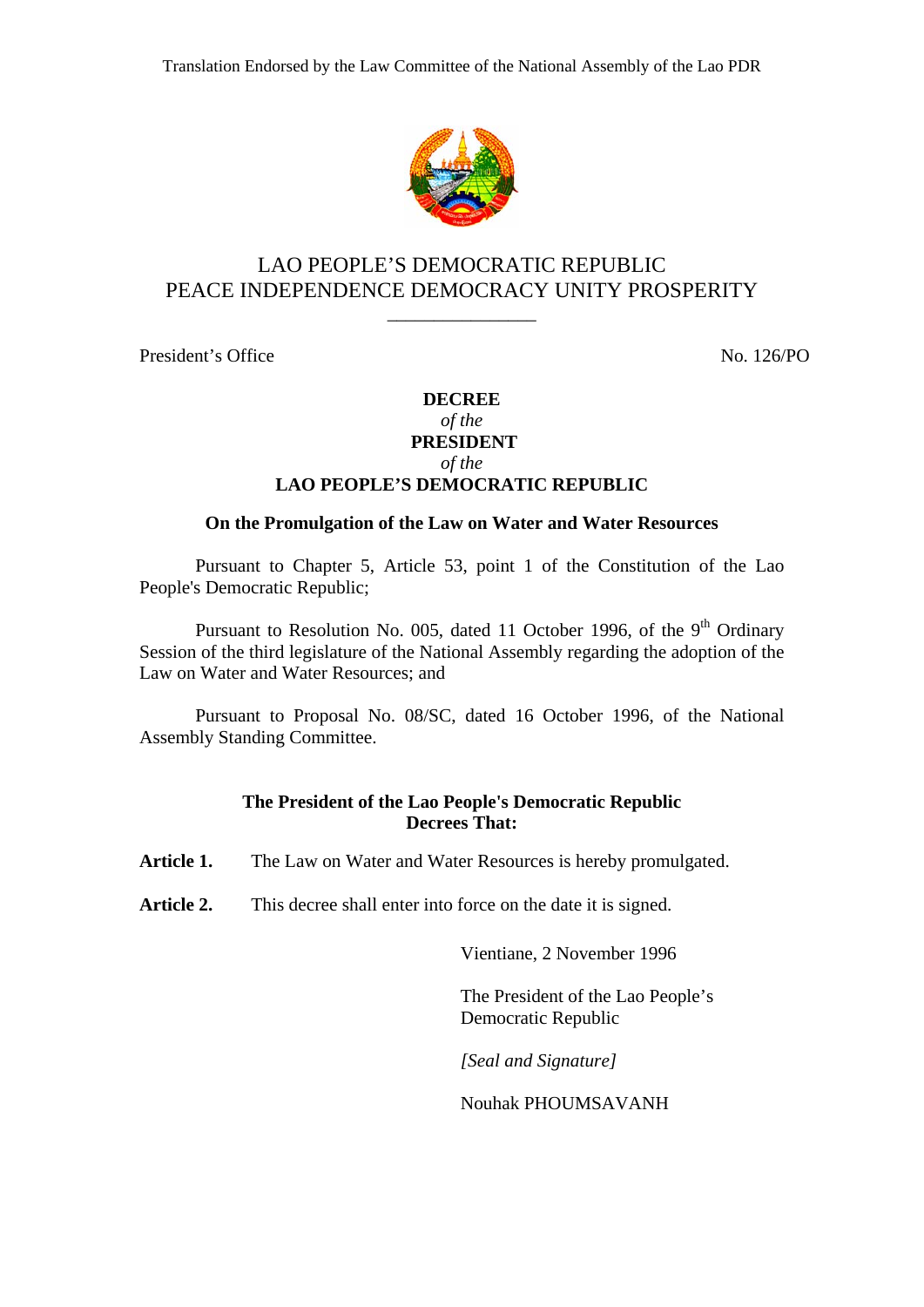

# LAO PEOPLE'S DEMOCRATIC REPUBLIC PEACE INDEPENDENCE DEMOCRACY UNITY PROSPERITY

\_\_\_\_\_\_\_\_\_\_\_\_\_\_\_\_

National Assembly No. 02-96

<span id="page-1-0"></span> $\frac{1}{1}$ 

11 October 1996

# **LAW ON WATER AND WATER RESOURCES**

### **Chapter 1 General Provisions**

### **Article 1. Function of the Law on Water and Water Resources**

This Law on Water and Water Resources determines the necessary principles, regulations, and measures relating to the administration, exploitation, use and development of water and water resources in the Lao People's Democratic Republic, in order to preserve the sustainability of water and water resources, to ensure [that water is available in the] volume and quality necessary for the people's living requirements, to promote agriculture, forestry, and industry, to develop the national economy, and to ensure that no damage is caused to the environment.

# **Article 2. Water and Water Resources**

Water refers to a natural liquid resource, which is the most basic and fundamental of all water resources.

Water resources refers to living or non-living natural resources that are found in water or water resources [such as]: plants, aquatic animals, stones, gravel, sand, mud, minerals and others $^{1,2}$  $^{1,2}$  $^{1,2}$  $^{1,2}$  $^{1,2}$ 

# **Article 3. Water Sources and Water Catchments**

A water source is a place where there is an accumulation of water, an abiding body of water at rest, or a permanent or temporarily active body of naturally occurring water. Water exists on the surface, underground and in the atmosphere.

The term "and others" is a literal translation and is not subject to further specificity.

<span id="page-1-1"></span><sup>2</sup> The translators are aware that there are some inconsistencies between the definition of "water" (which appears to suggest that it is a subset of "water resources") and that of "water resources". The translators are also aware that it may be circular to define "water resources" to include natural resources that "are found in … water resources".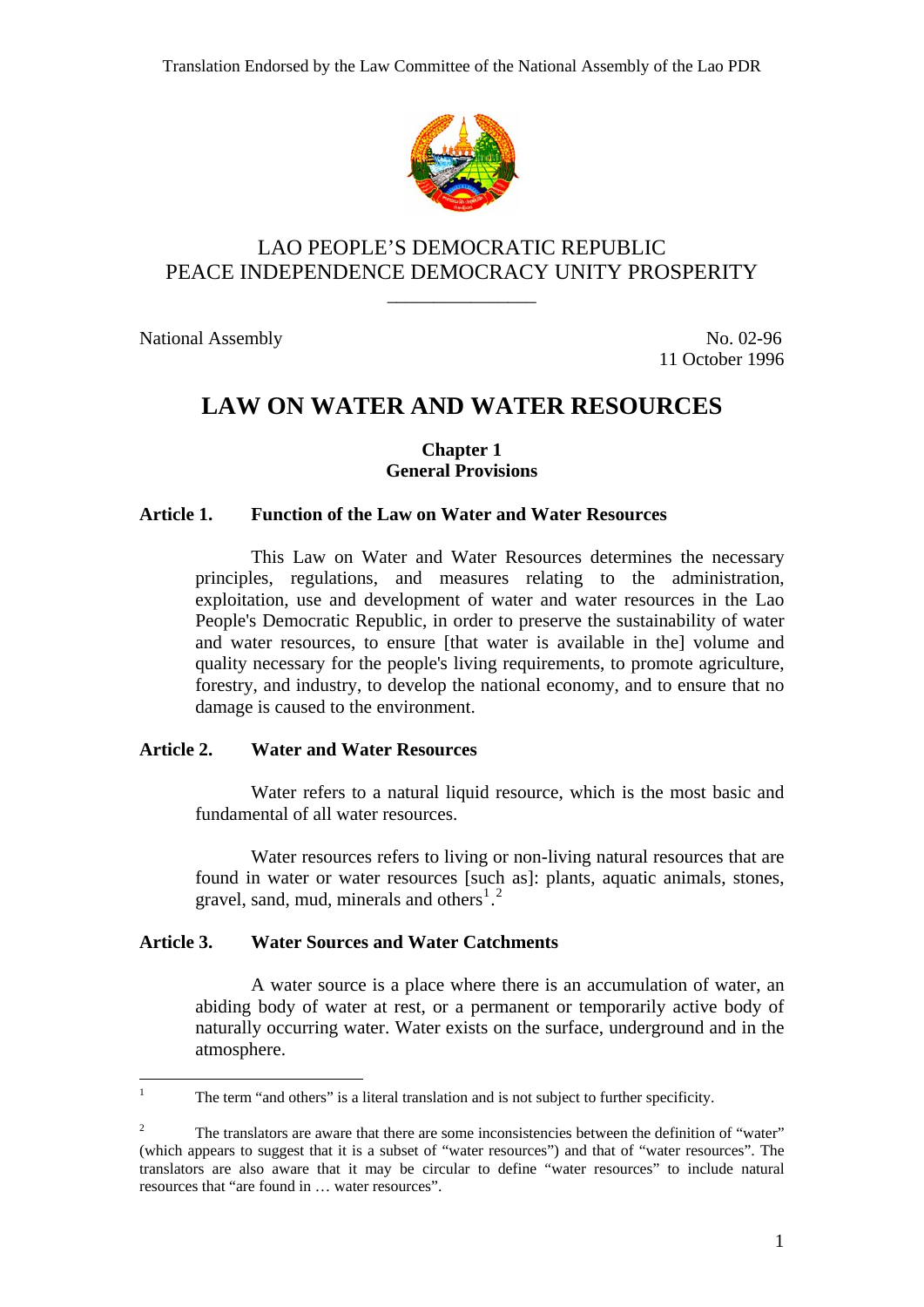Surface water sources are water sources above the surface of the ground which occur in long connecting flows [or] at specific locations [such as]: rivers, tributaries, streams, lakes, canals, ponds<sup>[3](#page-2-0)</sup>, swamps, bogs, [and] springs.

Underground water sources are water sources below the surface of the ground occurring in strata, in aquifers, as a stream, or mixed with the soil.

Atmospheric water sources are water sources in the atmosphere that are in the form of vapour, or in small accumulated particles such as fog, clouds, rain, or hail.

Catchments are all areas of ground surface and forests, from river sources to the mouths of rivers, where water is distributed $4$  and where raindrops are accumulated into a water source system.

### **Article 4. Ownership of Water and Water Resources**

Water and water resources are the property of the national community whom the State represents in their management, and in the thorough and reasonable allocation of their use to various parties.

Individuals, legal entities, or organisations shall have the right to possess and use any natural water and water resource in any activity, provided that they have received approval from relevant authorised agencies, except in the case of small-scale usage as provided by this law.

# **Article 5. Promotion, Development and Preservation of Water and Water Resources**

The government promotes the development, exploitation, use, preservation and protection of water and water resources, including the prevention of adverse impact from water and all acts that cause the depletion of water.

### **Article 6. Basic Principles Relating to the Management and Use of Water and Water Resources**

Water and water resources must be managed and used according to centralised, comprehensive and integrated management principles, [and] according to the allocation plan provided for in Article 22 of this law.

### **Article 7. Obligations to Protect Water and Water Resources**

<span id="page-2-0"></span><sup>3</sup> Readers should note that the way in which these terms are used in Lao may not exactly coincide with the way they are used in English. E.g., a body of water may be named a pond but may be larger than a lake.

<span id="page-2-1"></span><sup>4</sup> The connotation is that water runs off or is drained into separate catchments.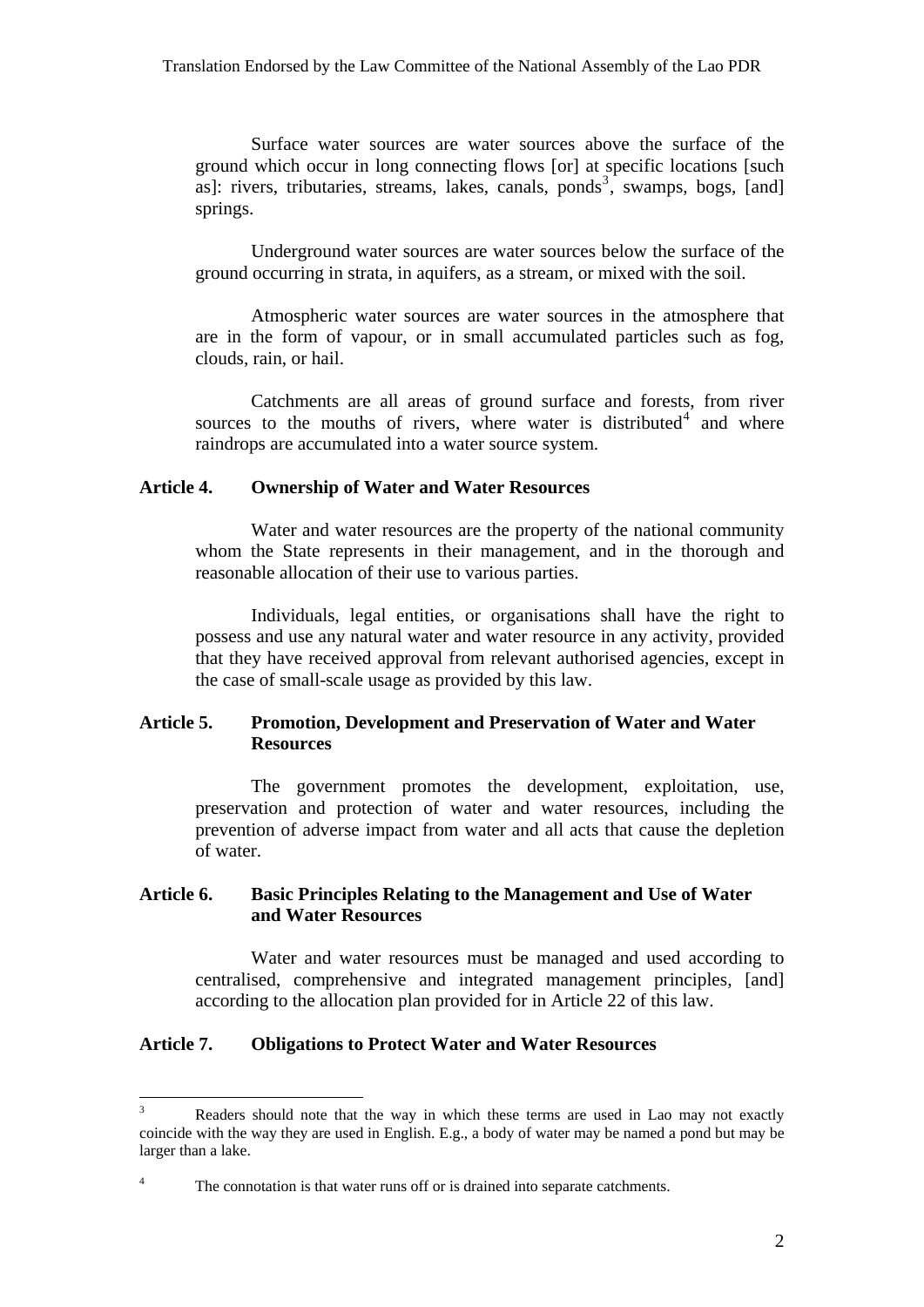In order to successfully protect and use water and water resources, individuals, legal entities or organisations are obligated to strictly comply with water and water resources management regulations.

### **Chapter 2 Surveying, Listing, and Determining Types Of Water Sources and Catchments**

### **Article 8. Surveying and Listing**

The Ministry of Agriculture and Forestry is directly responsible for the surveying and listing of water sources and water catchments throughout the country, by coordinating with relevant sectors and local areas<sup>[5](#page-3-0)</sup>.

### **Article 9. Determination of Types of Water Source**

To support the national socio-economic and environmental development plans of the Lao People's Democratic Republic, water sources are categorised according to the following types of main purposes:

- 1. Water sources for drinking and use are water sources which are allocated for the peoples' consumption and use<sup>[6](#page-3-1)</sup>;
- 2. Reserved water sources are water sources which are allocated for the care of animals, vegetation, living and non-living things, and others, including the natural environment and important and precious things;
- 3. Water sources for irrigation are water sources which are allocated for agricultural and forestry<sup>[7](#page-3-2)</sup> production and raising livestock;
- 4. Water sources to produce electrical power are water sources which are allocated for the production of electrical power;
- 5. Industrial water sources are water sources which are allocated for industrial production;
- 6. Water sources for water transportation are water sources which are allocated for boat travel and water transport;
- 7. Water sources for tourism are water sources which are allocated to support tourism;
- 8. Water sources for protection of health and hygiene are water sources which are allocated to support healthcare and medical treatment.

### **Article 10. Types of Catchments**

<span id="page-3-0"></span> $\frac{1}{5}$  This is a literal translation. The translators understand that it is a reference to the local administrations.

<span id="page-3-1"></span><sup>6</sup> The term "use" in this and other articles is very broad and may include selling the water at the level of a small family business.

<span id="page-3-2"></span><sup>7</sup> The phrase "agricultural and forestry" is the translation of a compound word in Lao: "agroforestry".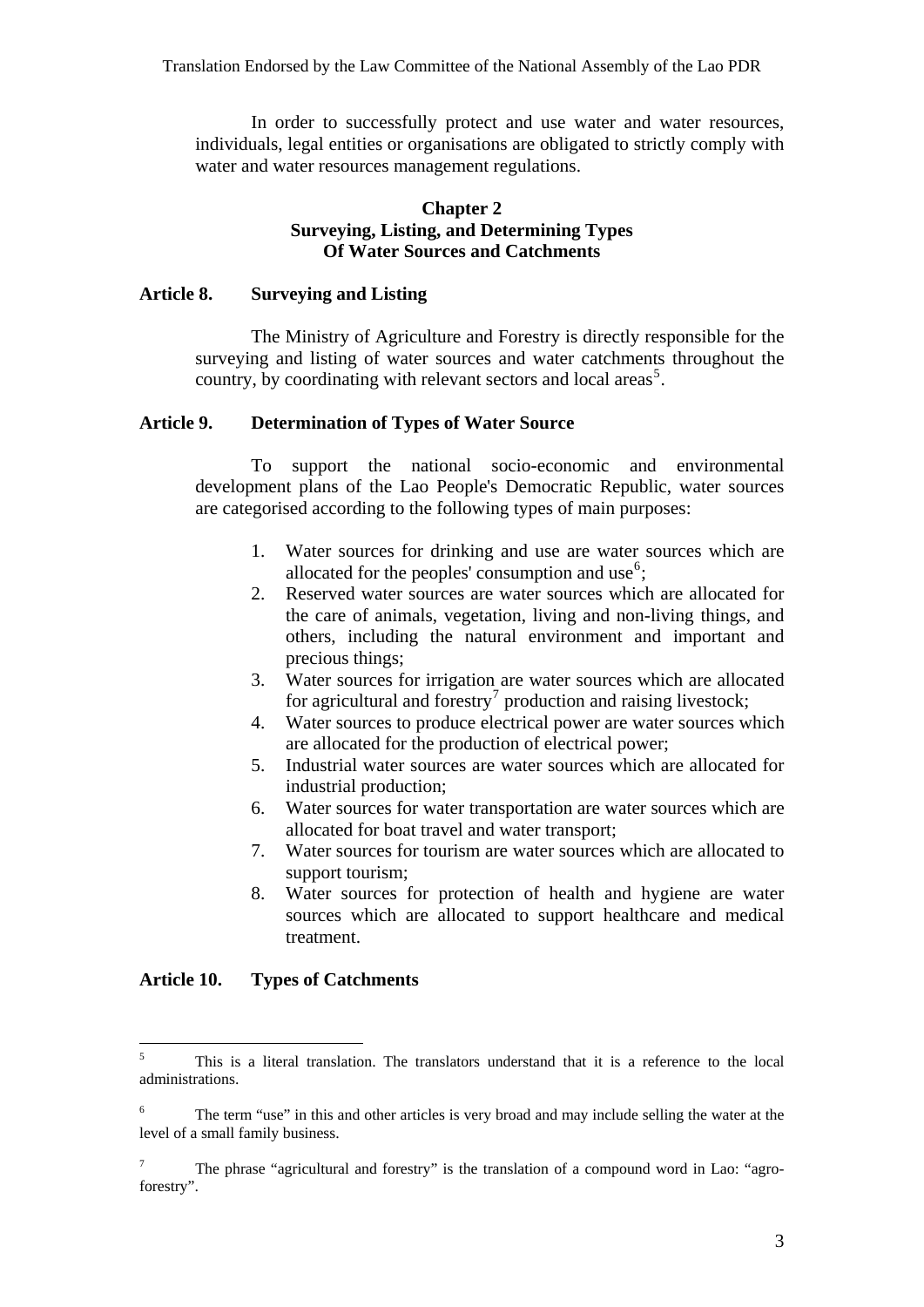There are three types of catchments: main river catchments, tributary catchments and branch<sup>[8](#page-4-0)</sup> catchments.

- 1. The main river catchment is the catchment area of the Mekong River within the territory of the Lao People's Democratic Republic;
- 2. A tributary catchment is a water source catchment within the territory of the Lao People's Democratic Republic into which tributaries of the Mekong River or of other rivers flow;
- 3. A branch catchment is a water source catchment within the territory of the Lao People's Democratic Republic [from which water] flows into tributaries of the Mekong River or of other rivers.

The agencies responsible for water must determine the scope and type<sup>[9](#page-4-1)</sup> of catchments according to Article 9 of this law.

# **Article 11. Water Source and Catchment Allocation**

The allocation of water sources and catchments shall be based on surveys and on data collected, in order that water and water resources are distributed, managed and used effectively and in accordance with their purposes.

### **Article 12. Determination of Water and Water Resources Allocation**

To ensure that water and water resources existing in the Lao People's Democratic Republic are used thoroughly and in accordance with their purposes, the government shall determine the distribution of water and water resources.

### **Chapter 3 Use of Water and Water Resources**

#### **Article 13. Objectives of the Use of Water and Water Resources**

 $\overline{a}$ 

Water and water resources can be used for various purposes [such as]: for family<sup>[10](#page-4-2)</sup> consumption and use, irrigation, fishing, raising fish and other aquatic animals, agricultural and forestry production, raising livestock, producing electrical power, industrial production, communications and transportation, sports and recreation, medical care, [and for] cultural and other uses.

<span id="page-4-0"></span><sup>8</sup> This refers to small streams, or tributaries of tributaries, but the word specifically used (unlike in Article 3) is "branch", as in the branches of trees.

<span id="page-4-1"></span><sup>9</sup> This sentence appears to deal with determining what type of water source a catchment should be classified as, rather than determining the type of catchment.

<span id="page-4-2"></span> $10\,$ 10 The translators are aware that in some other provisions a similar term "for the people's consumption" is used. Here, the Lao original specifically uses the word "family".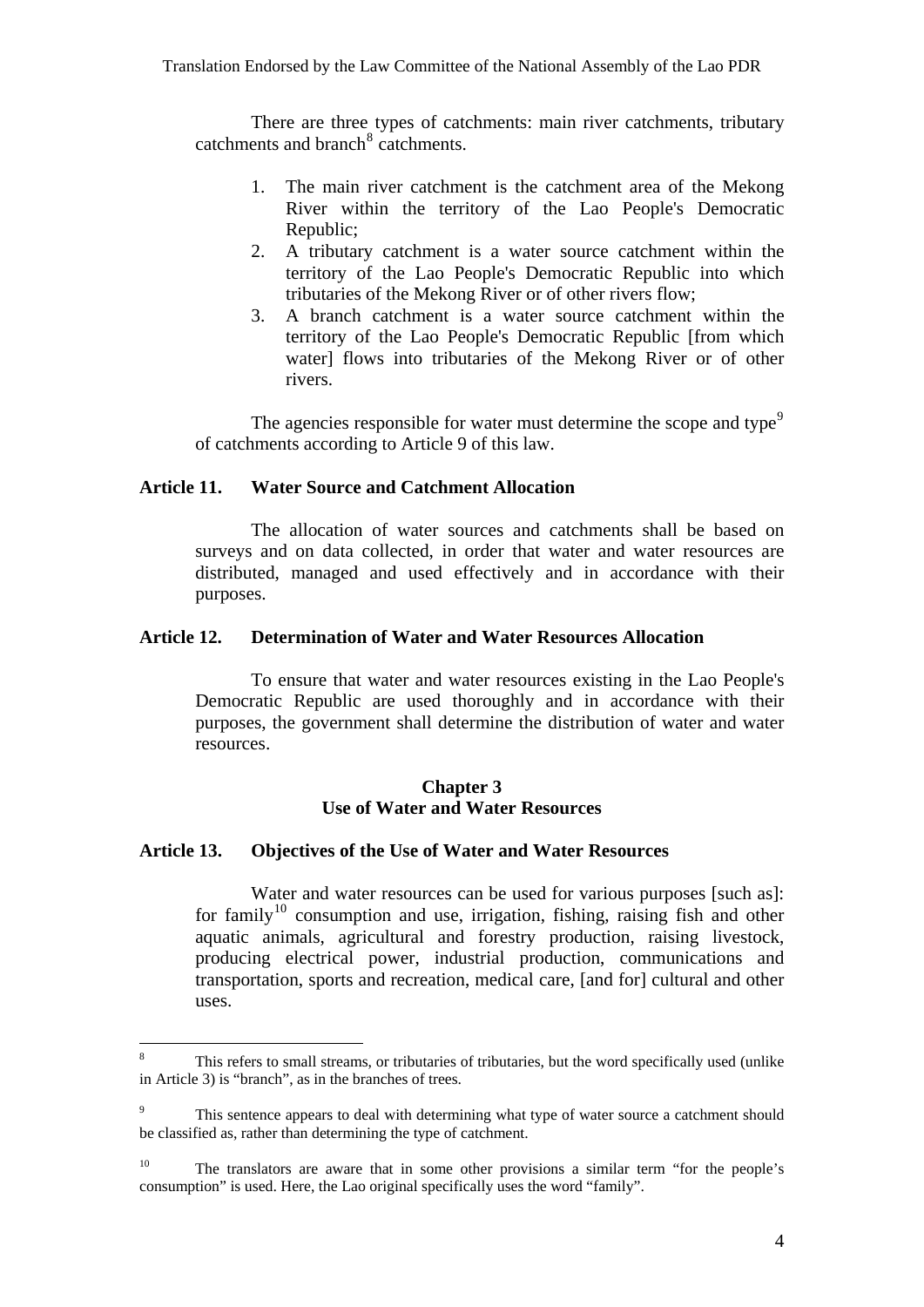The use of water in the production of electrical power and irrigation shall be specifically regulated.

Water and water resources may be used for a single purpose or for multiple purposes, as the case may be and as appropriate. Underground water sources must principally be reserved for drinking and for use. Use of underground water in medium and large-scale activities must be approved by a<sup>[11](#page-5-0)</sup> relevant agency.

### **Article 14. Right to Use Water and Water Resources**

Individuals, legal entities, or organisations have the right to use water and water resources for family use or in business operations.

There are three levels of the right to use water and water resources: small-scale, medium-scale, [and] large-scale.

The right to use water and water resources must be in accordance with the water source allocation plan.

### **Article 15. Small-scale Use**

Small-scale use is use that is not of a business nature of water and water resources, for the following purposes:

- 1. Family use for the benefit of the village or for purposes of culture and sports;
- 2. Fishing and raising fish or other aquatic animals;
- 3. Collecting soil, rocks, gravel, sand, mud, and also vegetation<sup>[12](#page-5-1)</sup> in or around a water source;
- 4. Use in agricultural and forestry production and for raising livestock, at the basic family level.

Such small-scale use may be undertaken provided that there is no prohibition from a relevant ministry or a local administrative authority<sup>[13](#page-5-2)</sup>.

<span id="page-5-0"></span> $11$ 11 The Lao language does not require nouns to contain information as to whether they are singular or plural. At the time of translation, some of the authorities responsible for these matters have not been designated; the translators are therefore unable to resolve whether the approval would be obtained from a single agency or multiple agencies.

<span id="page-5-1"></span><sup>&</sup>lt;sup>12</sup> The literal translation is "other vegetation". This has the connotation of "additional" vegetation of many types.

<span id="page-5-2"></span><sup>13</sup> The same Lao term may be translated as both "local administrations" and "local administrative authorities". The translators have generally applied the following convention: (i) if the term is used in a sentence in juxtaposition to a reference to some specific agency within the line ministries, the term has been translated as "local administrations", referring only to the bodies responsible for local administration discussed in the Law on Local Administration; and (ii) if the term is used alone in a sentence, it has been translated as "local administrative authorities" to indicate that it may be wide enough to cover local administrations as well as local divisions, offices or units of line ministries. However, the reader should note the alternative meaning that may have been intended.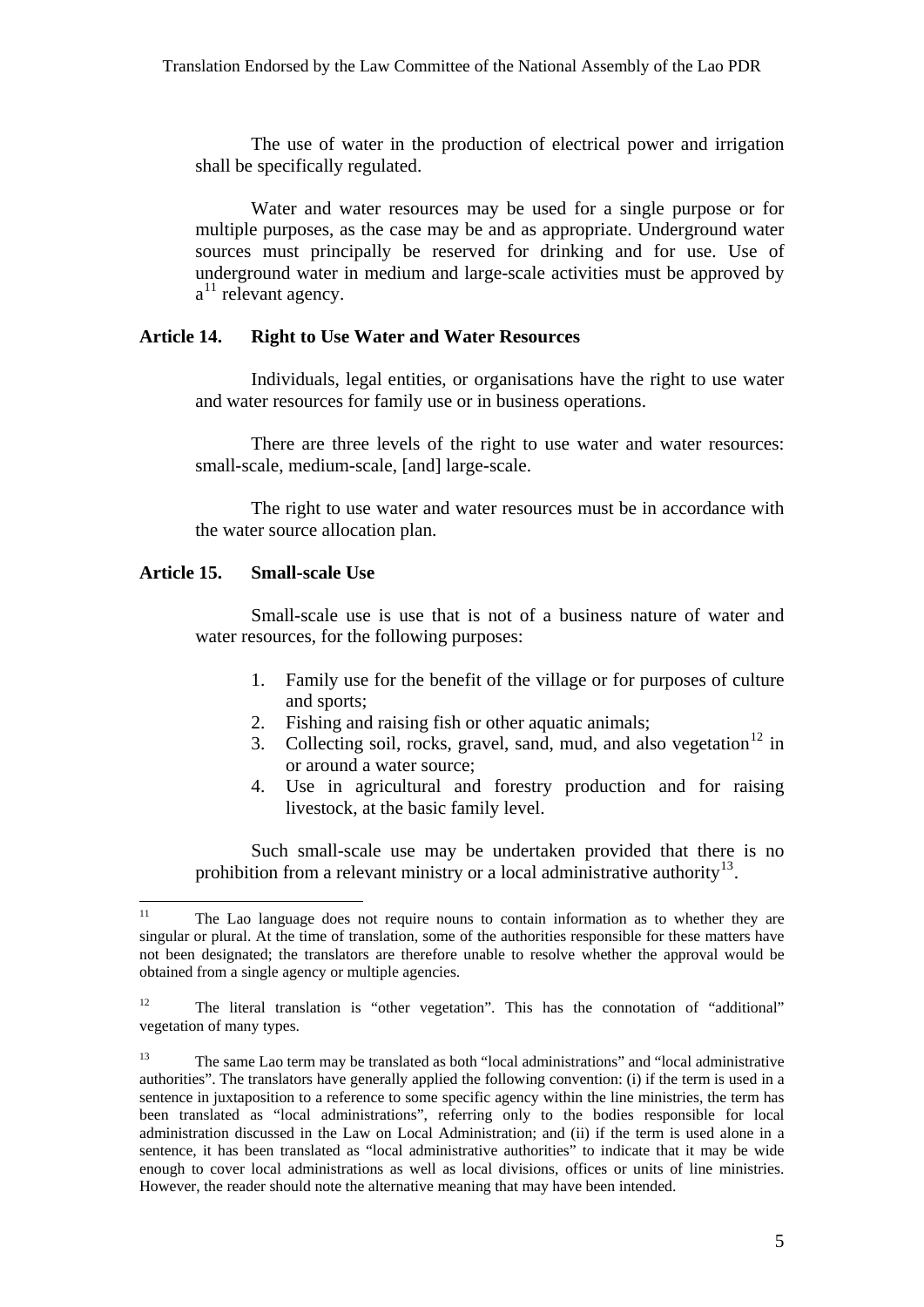### **Article 16. Medium-scale Use**

Medium-scale use is the use of water and water resources for the following purposes:

- 1. Constructing small-scale weirs or dams, building things which impede or divert the flow of water, building dams or raising embankments to divert water flow for navigation or for [building] small reservoirs to produce electrical power, or for irrigation, livestock, fishing, and others;
- 2. Extracting stones, gravel, sand, soil, mud, minerals, trees, and others, in or around a water source having a minor impact on nature and the environment;
- 3. Installing small mechanical water pumps to undertake production or services which are not for family use;
- 4. Using water sources for businesses relating to tourism, sports, and culture.

### **Article 17. Large-scale Water Use**

Large-scale water use is the use of water and water resources for the following purposes:

- 1. Constructing medium and large-scale reservoirs for the purpose of irrigation, consumption and use  $14$ , and to produce electrical power;
- 2. Constructing buildings or installing plants, factories, equipment, [or] large-scale machinery, within the water source area, or close to or surrounding the water source area;
- 3. Use of water and water resources in large volumes in the field of industrial plant production.

### **Article 18. Each Type of Use**

Small-scale use does not require approval. For medium and large-scale use, approval must be obtained, there must be registration, or a contract must be entered into<sup>[15](#page-6-1)</sup>. In addition, large-scale use must be accompanied by a feasibility study, an environmental and social impact assessment, and detailed measures to deal with such impact.

### **Article 19. Management of Water and Water Resources**

<span id="page-6-0"></span><sup>&</sup>lt;sup>14</sup> See footnote 6.

<span id="page-6-1"></span><sup>&</sup>lt;sup>15</sup> This sentence has been translated literally. The translators are unable to resolve whether the list of requirements is cumulative or disjunctive. The translators are also unable to determine who the parties to the contract are.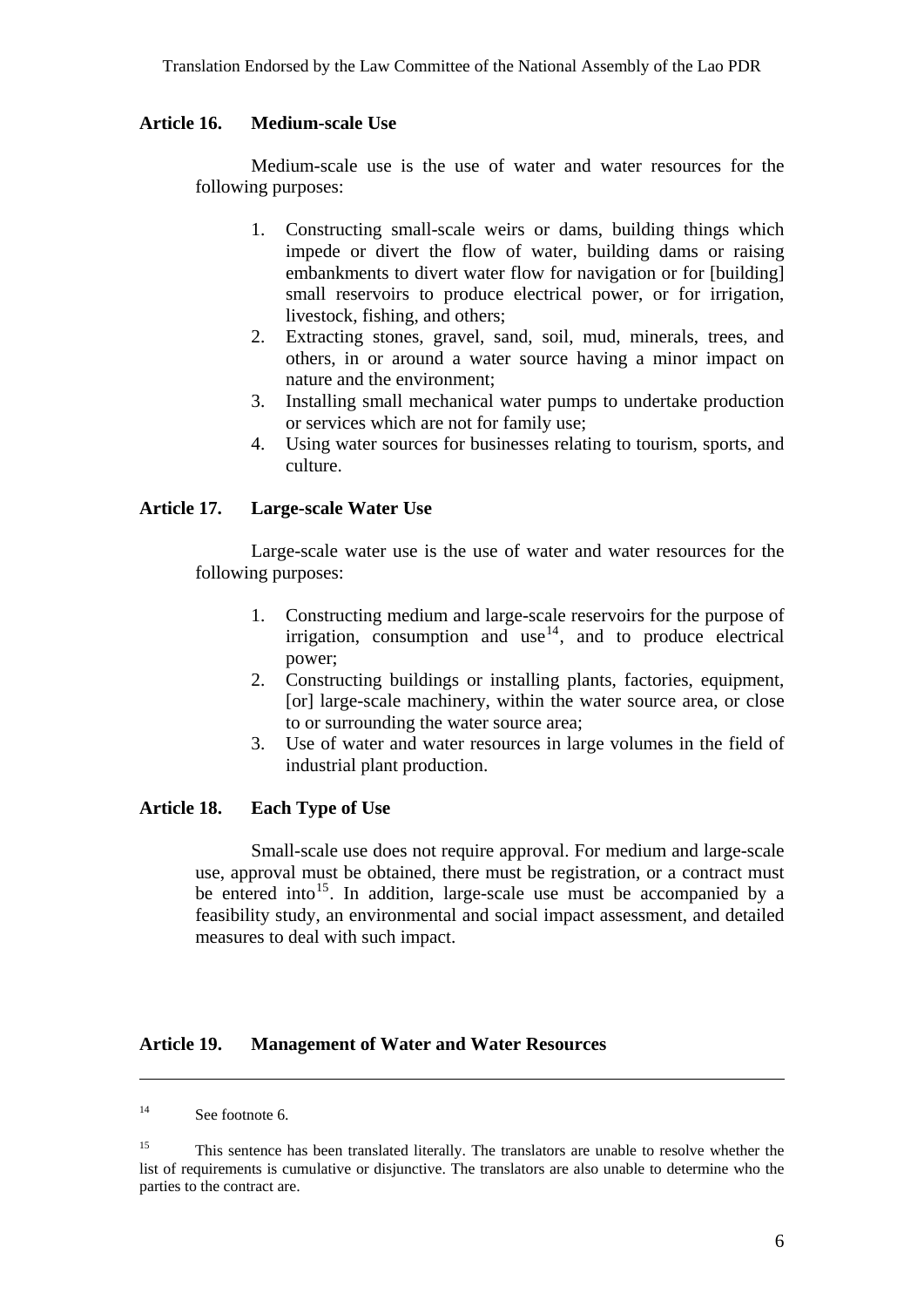Water and water resources shall be centrally managed, and management [responsibilities] shall be allocated according to the size and [type of] water use right as provided in Article 14 of this law.

Large-scale use shall be approved by the government.

Medium-scale use shall be approved by a relevant agency, except for significant medium-scale use, where there must also be consent from the government.

Administration and inspection of such use are assigned to relevant divisions and local administrative authorities for execution.

### **Chapter 4 Water Source Development and Management of Water Source Development Activities**

### **Article 20. Water Source Development Activities**

Water source development activities are activities which relate to constructing, digging, drilling, installing, improving, expanding, and repairing reservoirs, water catchments, ponds, wells, deep aquifer wells, canals, dykes, or drainage pipes to exploit, collect, accumulate or catch water from surface, underground, or atmospheric water sources for use for any purpose provided in Article 13 of this law, including activities to protect against the adverse impact of flooding, drought, and erosion.

### **Article 21. Conducting Water Source Development Activities**

Individuals, legal entities, or organisations may conduct any water source development activity, provided only that they have obtained approval from the relevant authorised agency, except for small-scale water source development activities for non-prohibited purposes.

#### **Article 22. Principles Governing Water Source Development Activities**

Water source development activities must be conducted according to the following principles:

- 1. Must comply with socio-economic and environmental  $development$  plans<sup>[16](#page-7-0)</sup>, the master plan, periodic development plans of each sector, and the construction plan for each approved project;
- 2. Must ensure the preservation of water and water resources, the environment and natural scenic beauty;
- 3. Must prevent adverse impact from water;

<span id="page-7-0"></span><sup>16</sup> The translators are aware that Article 9 refers to the national socio-economic development plan whereas this article refers only to the socio-economic development plan.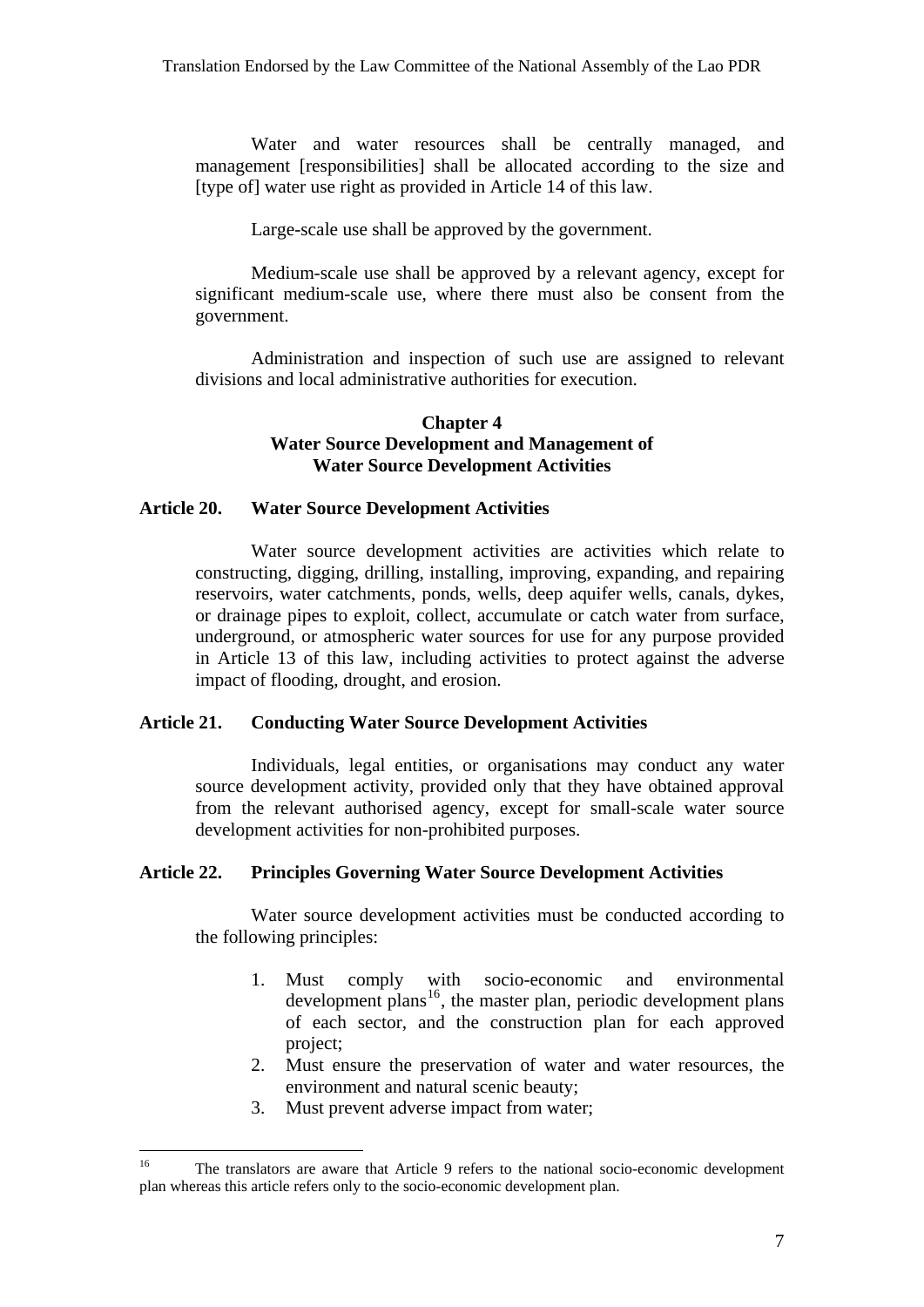4. Must be subject to inspection by relevant authorised agencies responsible for water and water resources.

### **Article 23. Management of Water Sources Development Activities**

 $Sectors<sup>17</sup>$  $Sectors<sup>17</sup>$  $Sectors<sup>17</sup>$  and agencies responsible for water and water resources have the duty to issue regulations regarding water source development activities.

Individuals, legal entities or organisations which conduct water source development activities have the duty to maintain and preserve the things they construct in good condition and to ensure safety.

Individuals, legal entities, or organisations which have used or have received benefits from water source development activities have the duty to participate in providing data, and in maintaining and preserving<sup>[18](#page-8-1)</sup> those water source development activities.

# **Article 24. Contribution of Funds for the Preservation of Headwaters[19](#page-8-2) and Water Resources**

Those conducting development activities and who use water and water resources must contribute funds for the preservation of headwaters and water sources.

# **Article 25. Promoting the Preservation[,][20](#page-8-3) Development of Headwaters and Water Resources for Use in Producing Electrical Power**

The government promotes the development and use of water resources in the production of large, medium, and small-scale electrical power at water sources where there are suitable conditions for the production of electrical power. The use of water resources shall take into account the capacity and impact of [such use], [and] if there are conducive conditions, several hydroelectric dams should be built or multi-purpose hydro-electric dams should be built for the same river, according to the plan.

In the building of a hydro-electric dam, [one must] take into account the preservation of headwaters, [the preservation of] forests, the [preservation of the] environment, the prevention of flooding, the water supply, irrigation, water communications, fishing, the raising of fish and aquatic animals, and others.

### **Article 26. Promoting the Building of Reservoirs by the Public**

<span id="page-8-0"></span><sup>17</sup> 17 The term "sector" is used in many Lao laws to refer to the cluster of government ministries or agencies engaged in a particular activity.

<span id="page-8-1"></span><sup>&</sup>lt;sup>18</sup> The translators are aware that it is awkward to speak of maintaining or preserving activities.

<span id="page-8-2"></span><sup>&</sup>lt;sup>19</sup> The literal translation is "the origins of water".

<span id="page-8-3"></span> $20\,$ In the Lao original, these two words are simply separated by a space.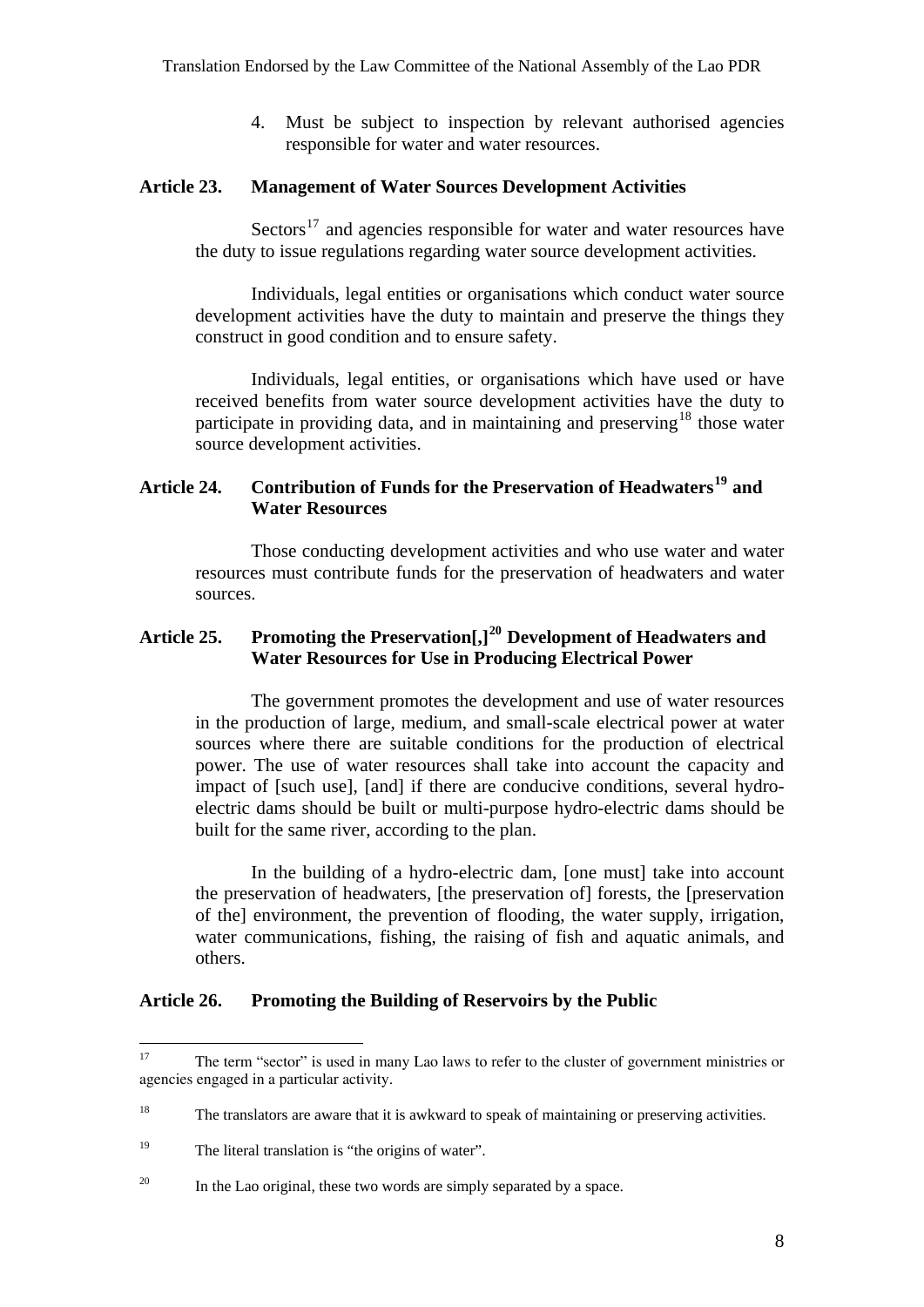The State promotes the building of reservoirs by the public to ensure agricultural and forestry production and raising livestock. Local administrative authorities have the duty to mobilise and to encourage through appropriate methods [such as]: credit policies, exemption or reduction of duties and taxes.

### **Article 27. Diversion, Separation or Modification of Water Flow**

In water source development activities, small-scale diversion, separation, or modification of water flow must be approved by provincial or municipal $^{21}$  $^{21}$  $^{21}$  administrative authorities; medium-scale must be approved by the government; large-scale must be approved by the National Assembly.

### **Article 28. Population Resettlement**

If it is necessary to resettle people from the location or area of a water source development project, the project owner must assist in searching for an appropriate new place for the people to live and practice their livelihood. Funds to be used for such resettlement [or] assistance[, or] for the compensation of damage to such persons shall be included in the project capital.

### **Chapter 5 Protection of Water and Water Resources**

### **Article 29. Protection of Water and Water Resources**

Individuals, legal entities, or organisations have the obligations to preserve water and water resources, to not cause water to become shallower, to be depleted, to be polluted or to become noxious and to not cause damage to water, water resources, public property and the property of other individuals. Water and water resources must be used economically<sup>[22](#page-9-1)</sup> and there must be measures to protect against adverse impact on the environment and natural beauty. In addition, there are obligations to preserve, restore and rehabilitate forest and land resources in water catchment areas, in accordance with plans relating to water source allocation, forests, land, and seasons, specifically [plans] relating to headwaters or water sources.

The government shall determine protected and reserved areas to preserve water resources.

### **Article 30. Areas of Protected Water and Water Resources**

The government determines areas of protected water and water resources in order to supply sufficient volume and quality of water to the

<span id="page-9-0"></span> $21$ The reader should note that the organisation of local administration has undergone change over time and that the administrative divisions and titles used in this older law do not conform to those used in newer laws such as the Law on Local Administration.

<span id="page-9-1"></span><sup>&</sup>lt;sup>22</sup> The term "economically" is used in the sense of "with care".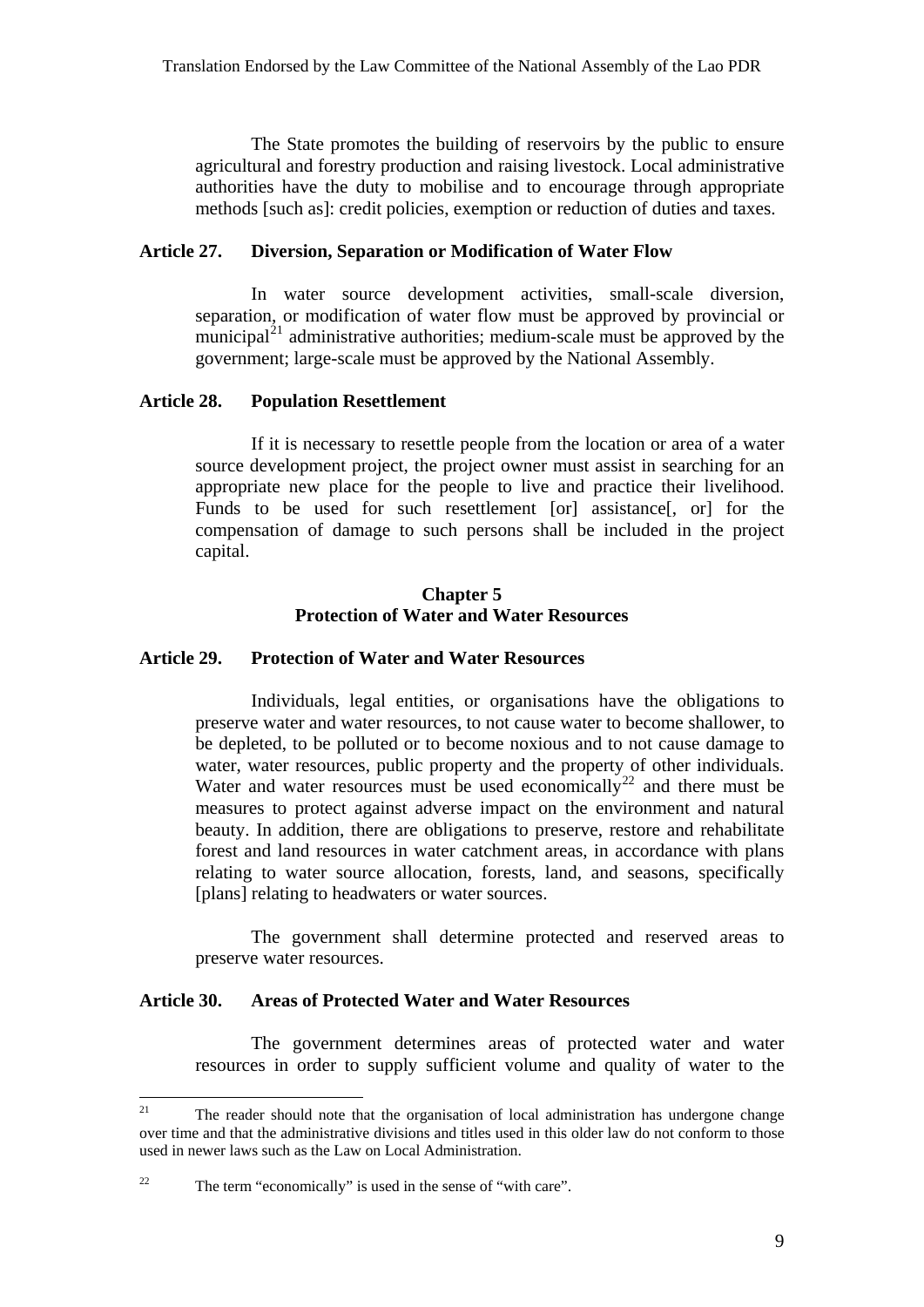population in urban and rural areas. Such protected areas may be demarcated or fenced in. Within the protected areas, there shall be no construction, agricultural production or industry, raising of livestock, quarrying, excavation of stones, minerals, soil, or sand, dumping of trash, waste, waste water, poisonous substances, or chemical substances, setting off of explosives, burial of human or animal cadavers, and others which cause damage.

In the event that there is serious damage to water volume and quality or there is a risk of spreading disease, the government shall determine an additional protected area or region or shall use other protective measures.

### **Article 31. Prohibitions**

For water and water resource preservation to be effective, it is absolutely prohibited for any individual, legal entity, or organisation to:

- 1. Use, exploit, or destroy water and water resources within reserved areas;
- 2. Cut trees in protected areas that are headwaters or around water sources;
- 3. Dig, drill, excavate or modify land surfaces so as to cause erosion in a catchment area, [or] throw or dump materials into [any] water source so as to cause the water source to become shallow or depleted or to become noxious [or] poisonous.

The following acts are prohibited, unless approval has been granted:

- 1. Constructing or building by the water, on the shore or in the water;
- 2. Exploiting, pumping or digging sand, gravel, minerals, soil or mud from surfaces adjacent to the shore or surrounding water sources;
- 3. Digging drainage canals, [or] filling, modifying or changing<sup>[23](#page-10-0)</sup> the area of rivers, lakes, ponds, [or] swamps that belong to the public, including organisations and individuals, [in each case] so as to damage the interests of the public or other persons;
- 4. Constructing things that obstruct the flow of water or that obstruct water communications;
- 5. Modifying water flows, build sluice gates, [or] dig or excavate medium or small-scale drainage ditches.

In addition to the above prohibitions, the government promotes the planting of trees and the rehabilitation of forests in the protected areas of water sources.

# **Article 32. Water Quality Standards**

<span id="page-10-0"></span><sup>23</sup> 23 The two Lao words translated as "modifying" and "changing" have the connotations of "making a small change" and "changing in entirety", respectively.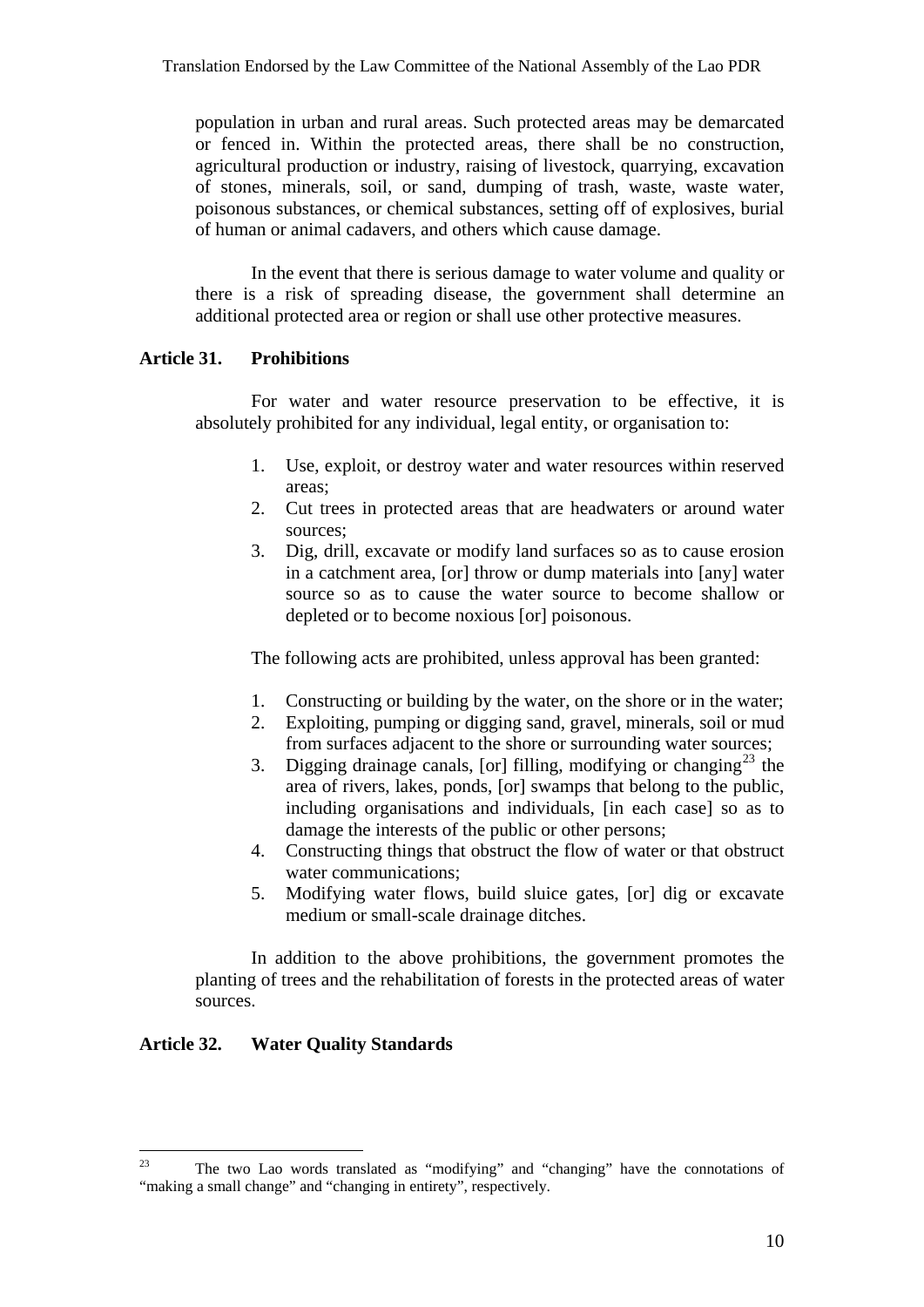Translation Endorsed by the Law Committee of the National Assembly of the Lao PDR

The agency responsible for water shall determine the quality standards for drinking water and for used water that is drained into water sources or into some other place.

### **Chapter 6 Unavoidable Facts**

### **Article 33. Unavoidable Facts**

Realities which must be accepted are actual conditions which occur naturally or which are provided by law.

### **Article 34. Unavoidable Natural Facts**

The person who possesses the land above has no right to block the regular flow of water, so as to cause damage to those who use water on the land below.

In the event that there is blockage to those who use water on the land below, the person possessing the land above shall be liable to appropriately compensate.

The person who possesses land below must allow water to flow naturally from the land above into or across such person's land.

In the event that the person who possesses land below dams up the water, causing damage to those who possess land above, such person who possesses land below shall be liable to compensate for damages which arise.

### **Article 35. Unavoidable Legal Facts**

Those who construct or who have received approval to conduct any activity have the right to receive a right of way for any type of water, including polluted water, waste water, or toxic water, through a pipe or by digging a trench across the land of another individual, legal entity or organisation, but must apply appropriate measures and shall not cause damage to the person possessing the land over which the water flows.

If there is a violation of [any obligation relating to] unavoidable legal facts, which causes damage to any individual, legal entity, or organisation, the violator and any person who enjoys a benefit from such violation must make appropriate compensation for [such] damage. The person accepting unavoidable legal facts who suffers damage but also receives benefits must still receive appropriate compensation.<sup>[24](#page-11-0)</sup>

### **Article 36. Rights of Those Who Possess or Reside near Land over Which Water Flows**

<span id="page-11-0"></span> $24$ Compensation is presumably due from the person exercising the right of way but the text is not clear on this point.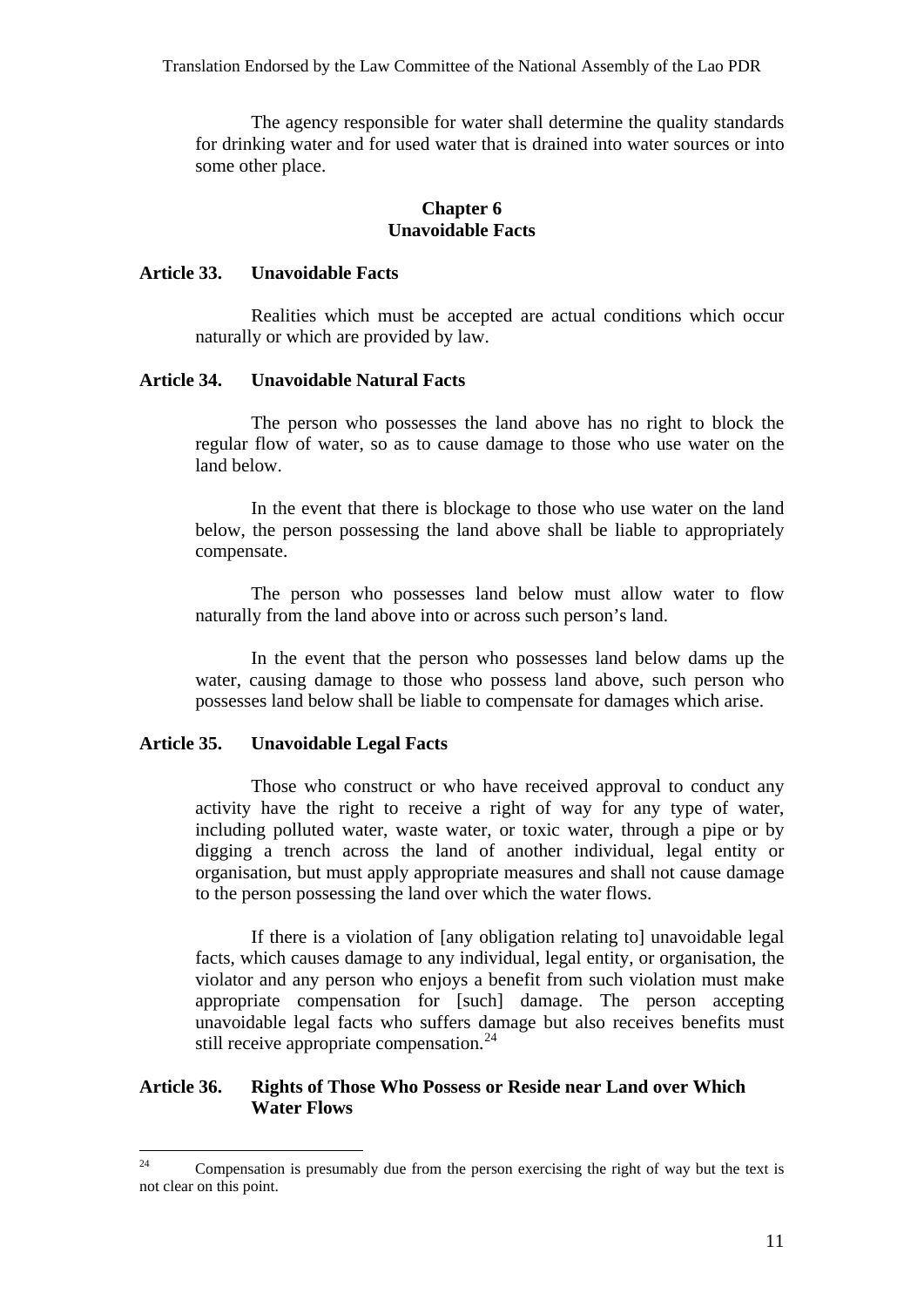Those who possess land over which or near which water flows have the right to use the works<sup>[25](#page-12-0)</sup> referred to in Article 35 of this law, but they must contribute to various costs [such as]: construction costs, use costs and costs to maintain and protect the portion of the works which they use.

## **Article 37. Rights and Duties of Agency Responsible for the Management of the Use of Water and Water Resources**

The agency<sup>[26](#page-12-1)</sup> responsible for the management of the use of water and water resources has the right to install and construct necessary items on the land of individuals, legal entities, or organisations, in order to distribute and monitor water or improve water quality, including the right to lay electricity lines and water pipes across such land, but must make appropriate compensation for damages which arise.

### **Article 38. Dispute Resolution**

Administrative authorities shall resolve disputes arising from unavoidable facts through mediation. If no agreement can be reached, the courts shall consider<sup>[27](#page-12-2)</sup> the matter.

### **Chapter 7 Preventing and Countering Water Damage**

### **Article 39. Water Damage**

Water damage refers to damage which arises from water due to natural disasters or due to human acts [such as]: floods, rising water, flash floods, water salinity, water pollution, waste water, muddied water, drying up of the flow of water, erosion, and others.

### **Article 40. Prevention of Flooding**

All levels of administrative authorities must be responsible for leading, using effective measures, and applying the general plan and instructions relating to the prevention and countering of flooding. If there is flash flooding, the local administrative authorities at such place must resolve the matter.

<span id="page-12-0"></span><sup>25</sup> 25 The Lao word which has been translated as "works" is literally "activities". However, this sentence appears to refer to a person's right to use the pipes, trenches and other works permitted under Article 25, rather than to use "activities".

<span id="page-12-1"></span><sup>&</sup>lt;sup>26</sup> The Lao language does not require nouns to contain information as to whether they are singular or plural. At the time of translation, the relevant agency or agencies have not yet been designated. It is therefore not possible for the translators to definitively decide whether this reference should be translated in the singular or the plural form. The translators have therefore chosen to translate the term in the singular form.

<span id="page-12-2"></span><sup>&</sup>lt;sup>27</sup> The term "consider" has the connotation that the relevant authority also has the right to render decisions on the matters considered.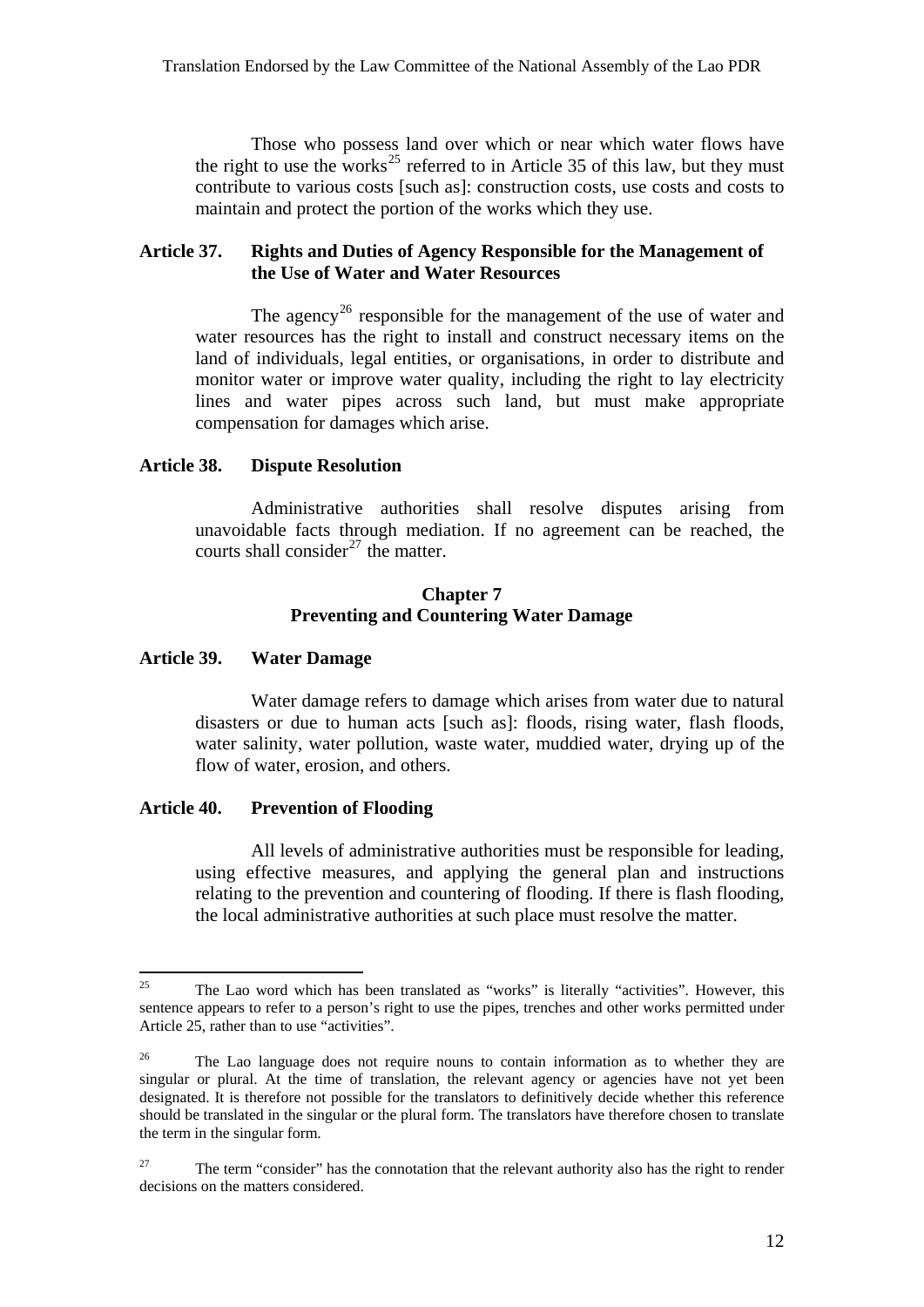Translation Endorsed by the Law Committee of the National Assembly of the Lao PDR

To prevent and counter flooding, administrative authorities at each level have the right to mobilise materials, equipment and labour and to use the budgets of the State, individuals, legal entities or organisations. When the works have ended, such materials and equipment must be returned to their owners and appropriate compensation must be made for damage to such material and equipment.

Individuals, legal entities or organisations have the duty to cooperate with administrative authorities to prevent and counter flooding.

### **Article 41. Preventing and Countering Erosion**

The agency responsible for water and administrative authorities at all levels must strengthen their leadership in preventing and countering erosion. It is prohibited to carry out activities that cause erosion [such as]: construction, cutting trees, quarrying of stones, gravel, soil, sand, [or] minerals, and others. In addition, in order to prevent the impact of erosion, such agencies must have plans to prevent erosion where necessary [such as]: reforestation on shorelines and undertaking various other measures.

# **Article 42. Preventing Polluted Water and Waste Water[28](#page-13-0)**

Polluted water is water which is not clean or water which has been used, which can be reused after being recycled. Waste water is water which has been used and which has dirty substances in it [or] has chemicals mixed in it so as to cause it to lose its characteristics as water, being dangerous to the environment.

Individuals, legal entities or organisations must adhere to regulations regarding the prevention of waste water.

It is prohibited to undertake any activity that may cause damage to water or water resources, the environment, animals, and the living condition of the people; it is prohibited to dump or discharge waste of any kind into water sources so as to  $[create]^2$ <sup>9</sup> polluted water or waste water containing [pollutants] or wastel in excess of the discharge standard.<sup>[30](#page-13-2)</sup>

Polluted water, waste water, [and] waste that exceed the discharge standard must first be treated before they may be dumped or discharged into water sources[; this includes]: water from plants, factories, abattoirs, hospitals, and others.<sup>[31](#page-13-3)</sup>

<span id="page-13-0"></span><sup>28</sup> The translators are aware that it is awkward to speak of preventing polluted water and waste water. However, here, polluted water and waste water appear to be used in the sense of "a situation where there is polluted water and waste water".

<span id="page-13-1"></span><sup>29</sup> The literal translation is "cause".

<span id="page-13-3"></span><span id="page-13-2"></span><sup>&</sup>lt;sup>30</sup> The literal translation is "causing polluted water or waste water beyond the standard of discharge of polluted water or waste water". The phrase "discharge standard" refers to permitted levels of pollutants and waste.

<sup>31</sup> For readability, the sentence structure and punctuation of this sentence have been changed.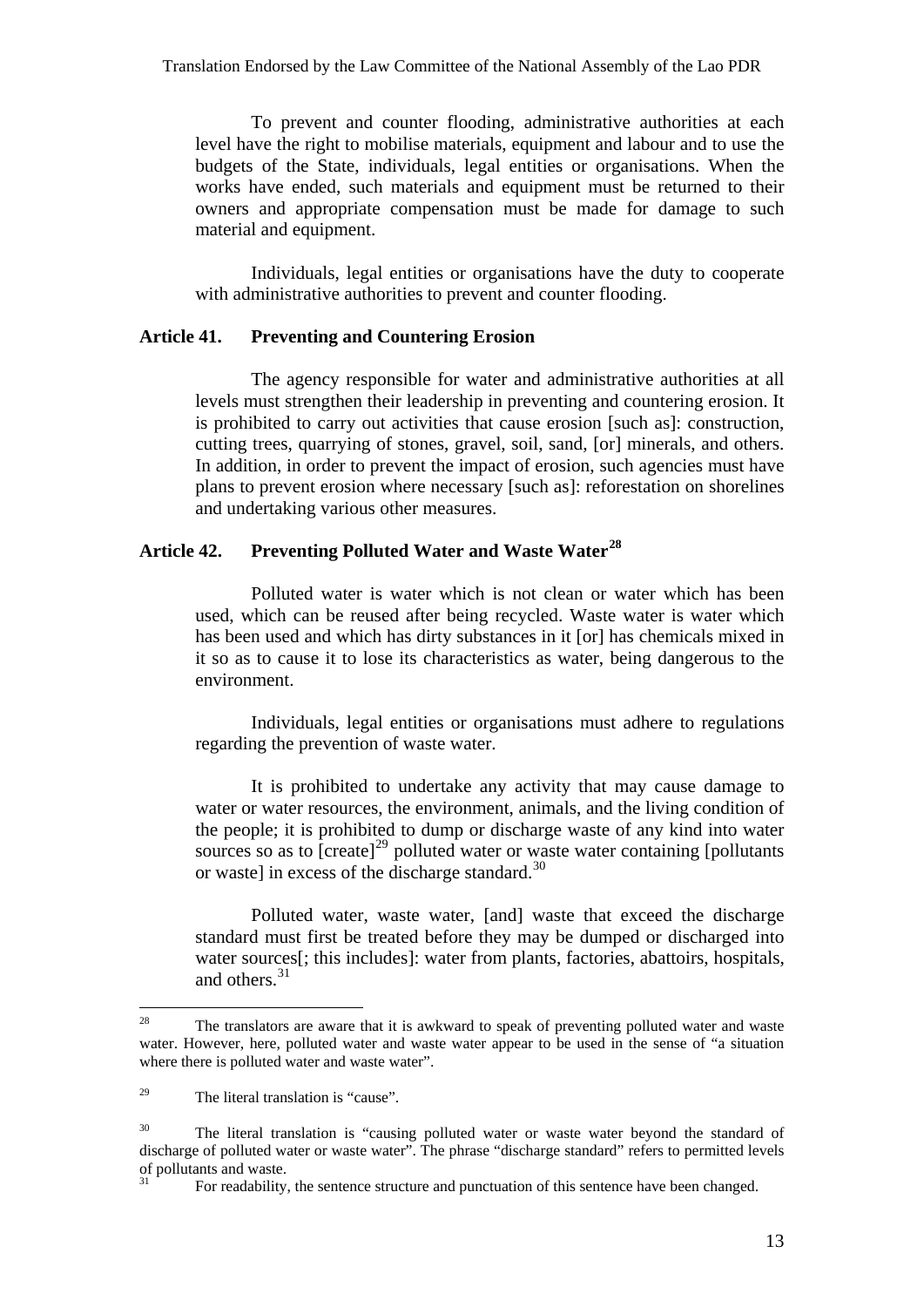Should any individual discover any act referred to above, he<sup>[32](#page-14-0)</sup> must report it to the village administrative authorities or to a responsible agency for timely resolution.

#### **Article 43. Monitoring and Inspection**

The agency responsible for water and other relevant agencies have the duty to regularly monitor and inspect the adherence to and the application of the following measures:

- 1. Standards, volume and quality of water as provided by laws and regulations;
- 2. The proper use of water and water resources according to type and system of use;
- 3. Execution of construction projects relating to the development of water sources so that they are in accordance with the socioeconomic development plan, the environmental development plan, the water sources allocation plan, the master plan and the construction plan relating to the development of water resources.

In addition to applying other laws and regulations relating to water and water resources, a fund must also be organised for the protection and development of water and water resources.

### **Chapter 8 International Cooperation Relating to the Use, Management, Protection, and Development of Water and Water Resources**

### **Article 44. Development and Management of Water and Water Resources between Countries**

The exploitation, use, management, protection, and development of water and water resources between countries must be conducted in compliance with international law and with signed treaties and conventions [such as]: the use and preservation of water and water resources between the Lao People's Democratic Republic and neighbouring countries must be carried out based on fairness, reasonableness, equality, and respect for independence, sovereignty and autonomy.

# **Article 45. Resolution of Disputes between Countries Relating to Water and Water Resources**

<span id="page-14-0"></span> $32$  The reader should note that the Lao language does not distinguish between genders in pronouns. In this translation, a reference to a gender is a reference to all genders, unless the context requires otherwise. The translators' decision to use the male gender was made in the interest of simplicity and consistency.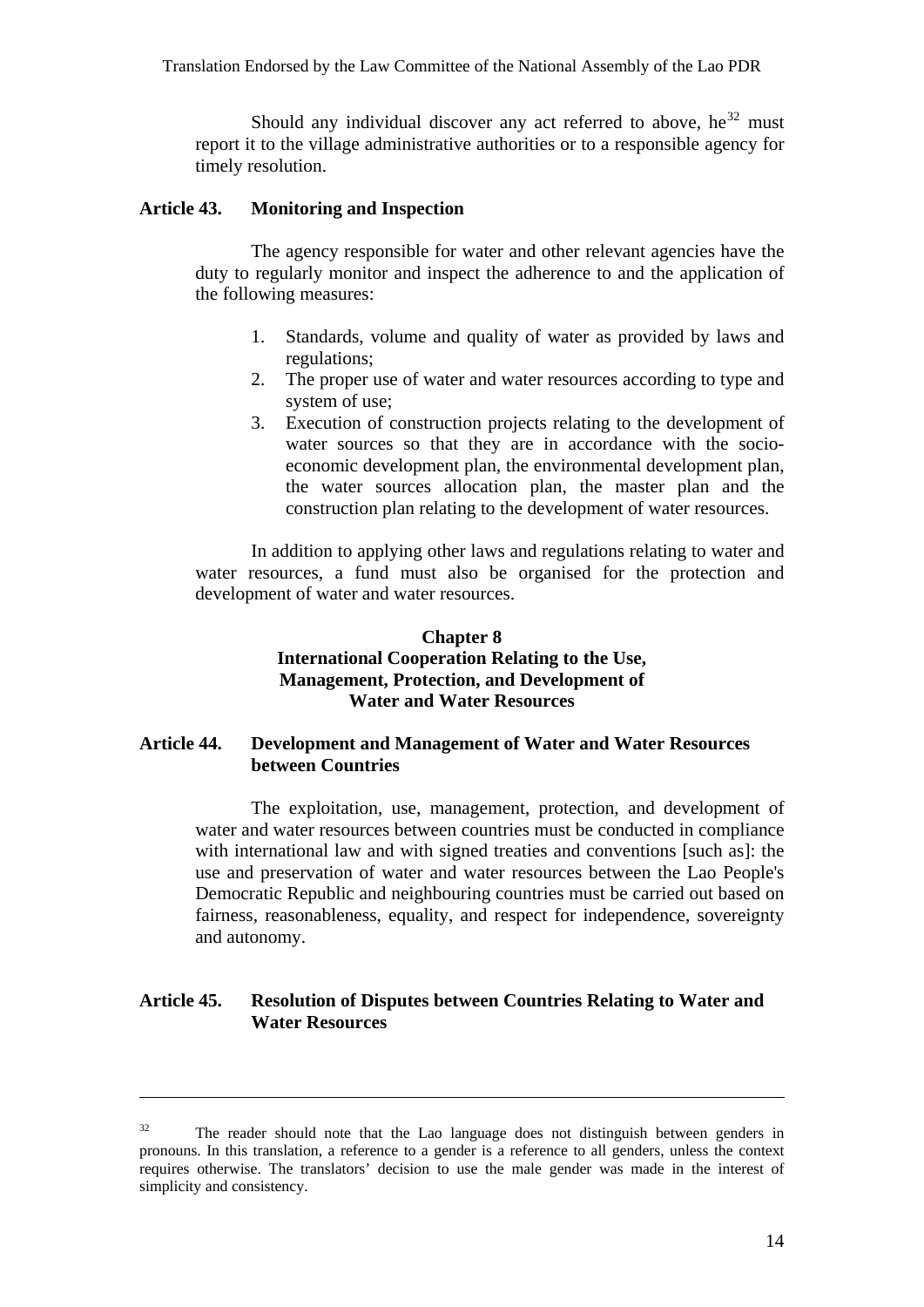Disputes which arise between the Lao People's Democratic Republic and neighbouring countries regarding the exploitation, use, management, and protection of water and water resources and the prevention of damage caused by water must be resolved by the government of the Lao People's Democratic Republic and the government of the relevant country based on friendship and equality through diplomatic channels and as provided for under treaties entered into or accepted by the Lao People's Democratic Republic.

### **Chapter 9 Policies towards Persons with High Achievement and Measures Against Violators[33](#page-15-0)**

#### **Article 46. Application of Policies towards Persons with High Achievement**

Individuals, legal entities or organisations which have outstanding and effective performance in the protection, development, exploitation, use and preservation of water sources, water resources and the environment, in accordance with the socio-economic development plan, the water source allocation plan, [and] the environmental preservation and protection plan, including building reservoirs and planting trees in protected water source areas, shall receive awards and other policies determined by the government.

### **Article 47. Measures Against Violators**

Individuals, legal entities or organisations that violate this law shall be re-educated<sup>[34](#page-15-1)</sup>, fined or punished according to the laws and regulations of the Lao People's Democratic Republic on a case by case basis according to the seriousness of the violation.

In the event that civil liability or criminal punishment is imposed, [any] illegal construction work or operations shall be removed or destroyed.

### **Chapter 10 Final Provisions**

#### **Article 48. Implementation**

The government of the Lao People's Democratic Republic has the duty to issue detailed regulations for the implementation of this law.

### **Article 49. Effectiveness**

This law shall come into force after 90 days from the date of the promulgating decree issued by the President of the Lao People's Democratic

<span id="page-15-0"></span><sup>33</sup> The term "policies" in this context takes the meaning of "privileges" and the term "measures" takes the meaning of "sanctions".

<span id="page-15-1"></span><sup>&</sup>lt;sup>34</sup> Here, "re-education" does not mean the same as "re-education without deprivation of liberty" referred to in the Penal Law.